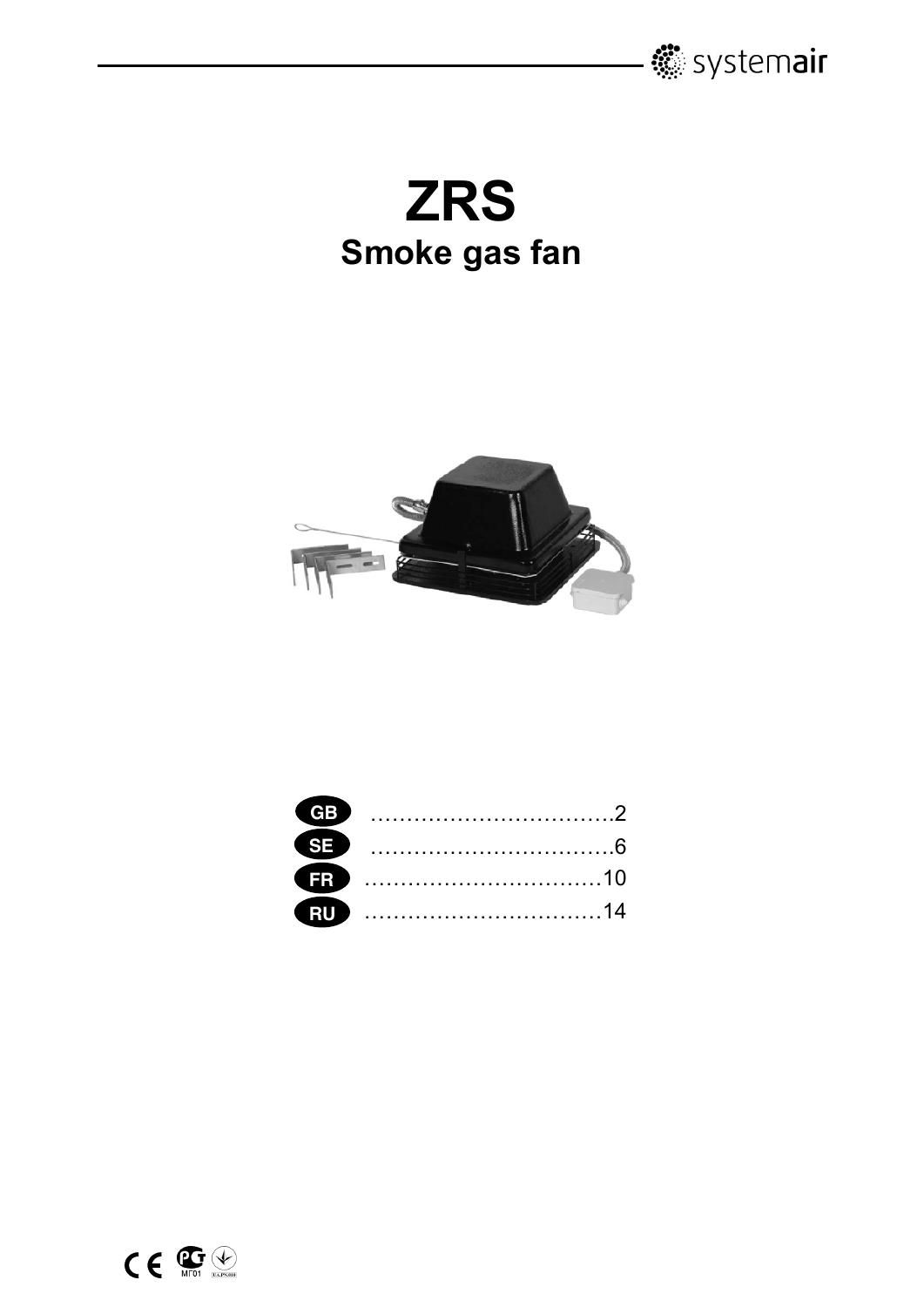



### **Manufacturer**

Our products are manufactured in compliance with applicable international standards and regulations.



Systemair AB Industrivägen 3 SE-73930 Skinnskatteberg SWEDEN Office: +46 222 440 00 Fax: +46 222 440 99 www.systemair.com

The manufacturer hereby confirms that the following products:

#### **Smoke gas fan ZRS**

(The declaration applies only to product in the condition it was delivered in and installed in the facility in accordance with the included installation instructions. The insurance does not cover components that are added or actions carried out subsequently on the product)

#### **Comply with all applicable requirements in the following directives**

- **Machinery Directive 2006/42/EC**
- **Low Voltage Directive 2006/95/EC**
- **EMC Directive 2004/108/EC**
- **RoHS2 Directive 2011/65/EC**

#### **The following harmonized standards are applied in applicable parts:**

| EN ISO 12100:2010 | Safety of machinery – Basic concepts, general principles for design – Risk<br>assessment and risk reduction                                             |
|-------------------|---------------------------------------------------------------------------------------------------------------------------------------------------------|
| EN 14121-1:2007   | Safety of machinery – Risk assessment – Part 1: Principles                                                                                              |
| <b>EN 13857</b>   | Safety of machinery - Safety distances to prevent hazard zones being<br>reached<br>by upper or lower limbs                                              |
| EN 60 335-1       | Household and similar electrical appliances – Safety Part 1: General requirements                                                                       |
| EN 60 335-2-80    | Household and similar electrical appliances - Safety - Part 2-80: Particular<br>requirements for fans                                                   |
| EN 50 106:2007    | Safety of household and similar appliances – Particular rules for routine tests<br>referring to appliances under the scope of EN 60 335-1 and EN 60967  |
| EN 60 034-5       | Rotating electrical machines – Part 5: Degrees of protection provided by the<br>integral design of rotating electrical machines (IP code)               |
| EN 60 204-1       | Safety of machinery - Electrical equipment of machines - Part 1: General<br>requirements                                                                |
| EN 61000-6-2      | Electromagnetic compatibility (EMC) – Part 6-2: Generic standards – Immunity for<br>industrial environments                                             |
| EN 61000-6-3      | Electromagnetic compatibility (EMC) – Part 6-3: Generic standards – Emission<br>standards for residential, commercial and light-industrial environments |

Skinnskattberg 26-11-2012

*Mats Sándor*  Technical Director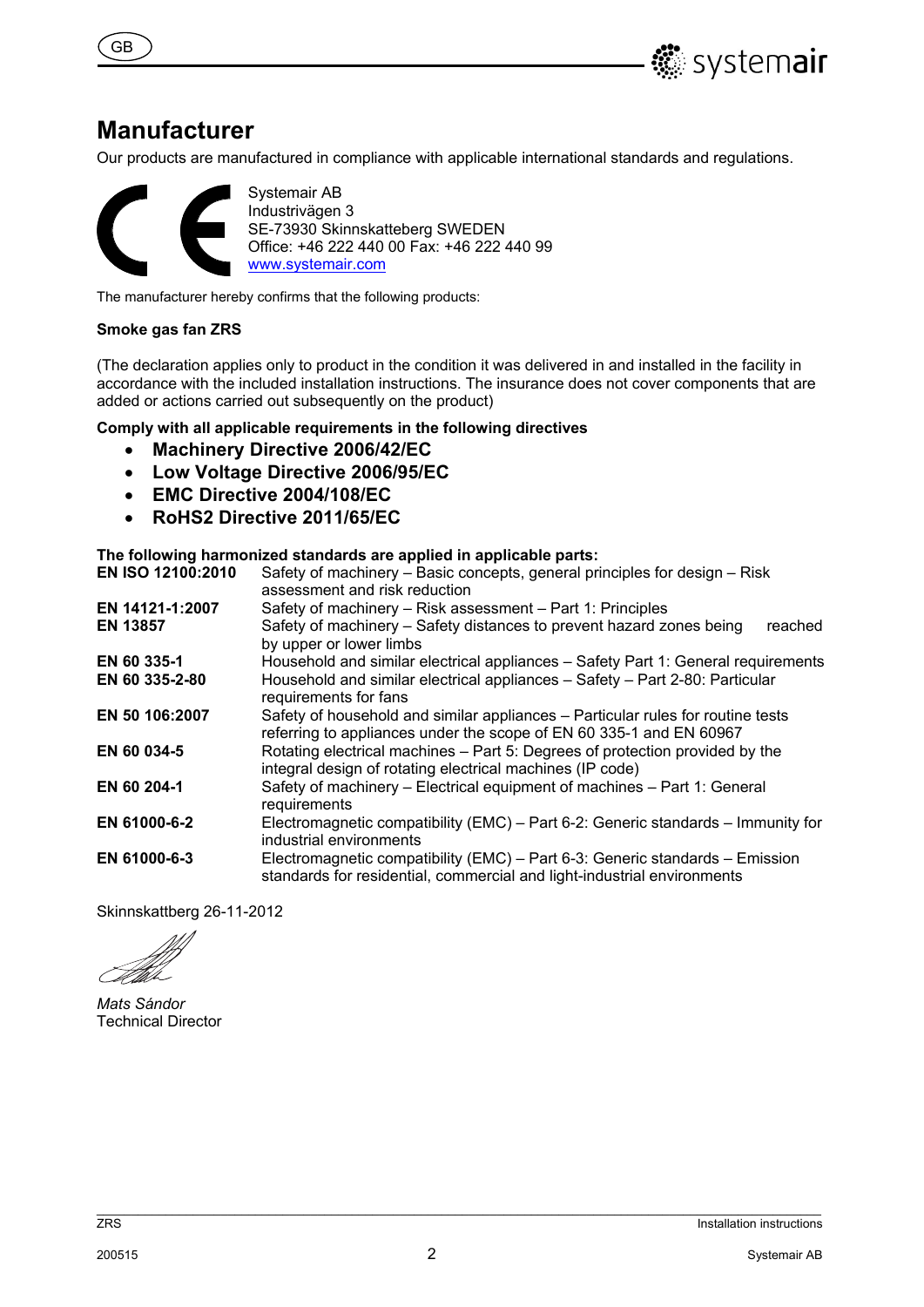

## **Introduction**

GB

Smoke gas fan ZRS from Systemair is used to prevent insufficient draft from stoves, ovens and fireplaces. The smoke gas fan can be installed without interfering with the chimney pipe.

## **Transport and storage**

All Systemair fans are packaged at the factory to withstand normal transport handling.

When handling the goods use suitable lifting equipment in order to avoid damage to fans or personnel.

The fans do not have any lifting eye bolts.

Avoid blows or shock loads.

Be on the alert for any damage on the packaging or the fan.

The fans should be stored in a dry area protected from the weather and dirt until final installation. Avoid excessive storage periods (we recommend one year maximum).

**Note!** Do not lift the fan by the connecting cable, connection box, impeller or inlet cone.

# **Safety information**

Systemair fans are not ready-to-use products and are only to be put into operation after they have been built into machines, duct systems or if safe operation has been ensured by a contact protection grid.

Installation must be carried out in such a way that direct contact with moving parts is not possible. Installation has to be performed by authorized personnel only!

The fans must not be used in an explosive atmosphere. Connect to a flue duct, max. temperature 200°C. The fans must be installed so that safe operation and maintenance is ensured. Safety devices (e.g. motor protection, contact protection grid etc), must not be dismantled, circumvented or made inoperative.

**Note!** Before servicing or maintenance, switch off power, (all-pole circuit breaker), and make sure the impeller has come to a standstill.

**Note!** The fans can have sharp edges and corners which may cause injuries.

**Note!** The smoke gas fan must always be running when the fireplace is being used.

# **Installation**

Put the insulation carpet, supplied with the fan, on top of the chimney and cut out a hole for the fan. Fixate the four adjustable steering rods which are pushed into the chimney (no need to interfere with the chimney itself).

The supplied steel wire can be used as extra support during chimney sweeping.

Installation, electrical connection and commissioning are only to be performed by authorized personnel and in accordance with the requirements of the installation.

Electrical connection according to the wiring diagram in the terminal box, markings on terminal blocks or on cable.

Use a dummy plug seal for the compression gland fitting as well.

The fan must be installed so that vibrations are not transmitted to duct systems or frame of building. Make sure the assembly of the fan is firmly fixed and stable.

The fans must be assembled so that service and maintenance can be performed easily and safely.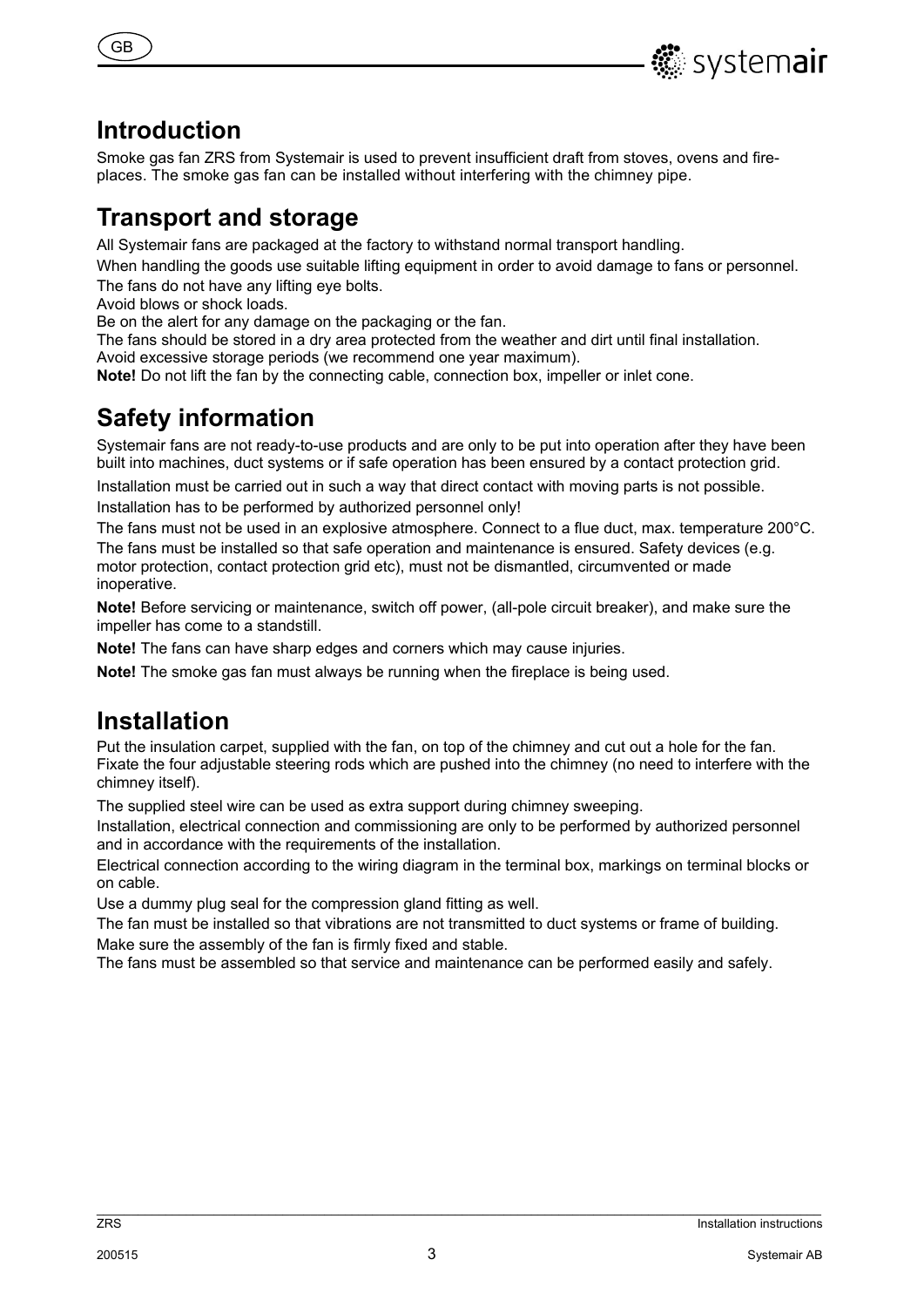

## **How to install**

GB

- 1. Put the insulation carpet, supplied with the fan, on top of the chimney.
- 2. Make a hole for the smoke gas fan.
- 3. Secure the four adjustable steering rods to the fan with the supplied screws and nuts.
- 4. Push the fan and steering rods into the chimney.

5. Attach the steel wire so the fan is secured when lifted away from the chimney during chimney sweeping etc.



# **Electrical connection**

**Note! Electrical installation has to be performed by authorized personnel only and in accordance with prevailing regulations.** 

The electrical connections are performed according to below wiring diagram

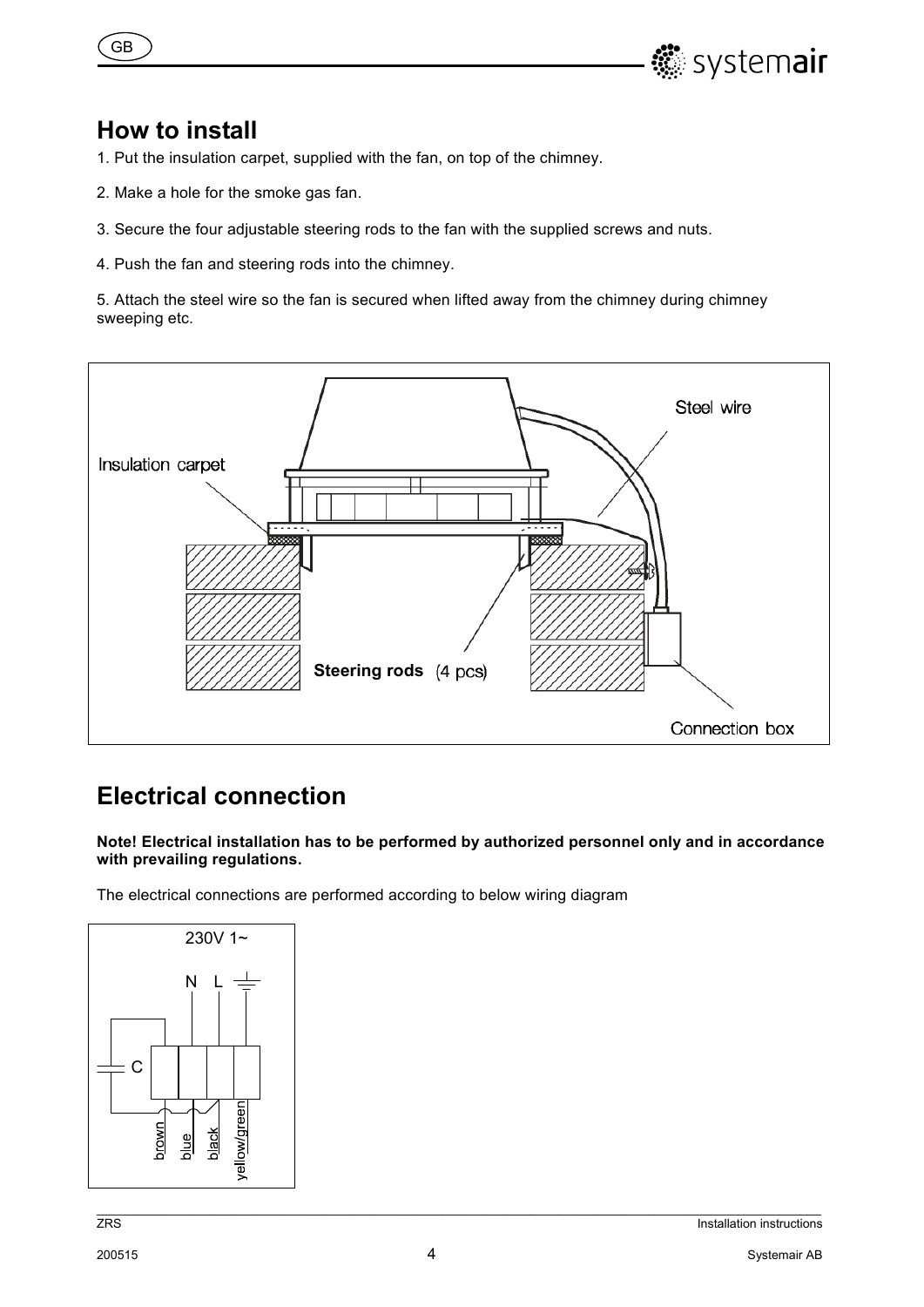

# **Operating Conditions**

Do not operate the fan in an explosive atmosphere.

Switching frequency:

GB

- The fan is rated for S1 continuous operation.
- Controls must not allow extreme switching operation!

When using speed control with a frequency inverter, note that the voltage peaks at the motor terminals must be less than 1000V and the voltage rise rate less than 500V/µs (IEC 34-17). If the operational leakage current exceeds 3,5mA, earthed in compliance with DIN VDE 0160/5.88, Art 6.5.2.1 must be provided.

When using a long motor lead wire, install an output filter between the frequency inverter and the motor!

Noise problems can be eliminated by using a silencer.

# **Operation**

Before initial operation, check the following:

- Electrical connection has been properly completed.
- Protective conductor has been connected.
- Motor protection assembled.
- Safety devices in place (protection grid)
- Leftover installation materials and foreign materials have been removed from the casing.

When putting into operation, check the following:

Connection data corresponds to the specifications on the nameplate:

Maximum voltage +6%, -10%, according to IEC 38. Rated current must not be exceeded with more than 5% at rated voltage.

**Note!** When speed regulating by reducing the voltage the motor current may exceed the rated current at a lower voltage. In this case the motor windings are protected by the thermal contact. The minimum static fall of pressure must observed.

- Make sure that the air supply is adequate for a proper combustion.
- Smoothness of motor operation, (no abnormal noises).

 $\overline{\phantom{0}}$ 

Speed control of the fan is recommended

## **Maintenance, service and repair**

Before maintenance, service or repair, make sure that:

Power supply is interrupted (all-pole circuit breaker).

- Fan impeller has come to a complete standstill!
- Observe personnel safety regulations!

The fan should be cleaned when necessary, at least 1/year to avoid imbalance an unnecessary damage to the bearings.

If a surplus of tar is built up during combustion it may be necessary to clean the fan more often.

The fan bearings are maintenance free and should only be replaced if damaged.

Do not use a high-pressure cleaner (steam jet) when cleaning the fan. Make sure the fan impeller's balance weights are not moved or the fan impeller distorted.

Take note of abnormal operating noise!

Check that the impeller is not hindered or the motor protection triggered.

If the fan does not start after it has been checked, and/or the thermal contact is reset, contact your local supplier.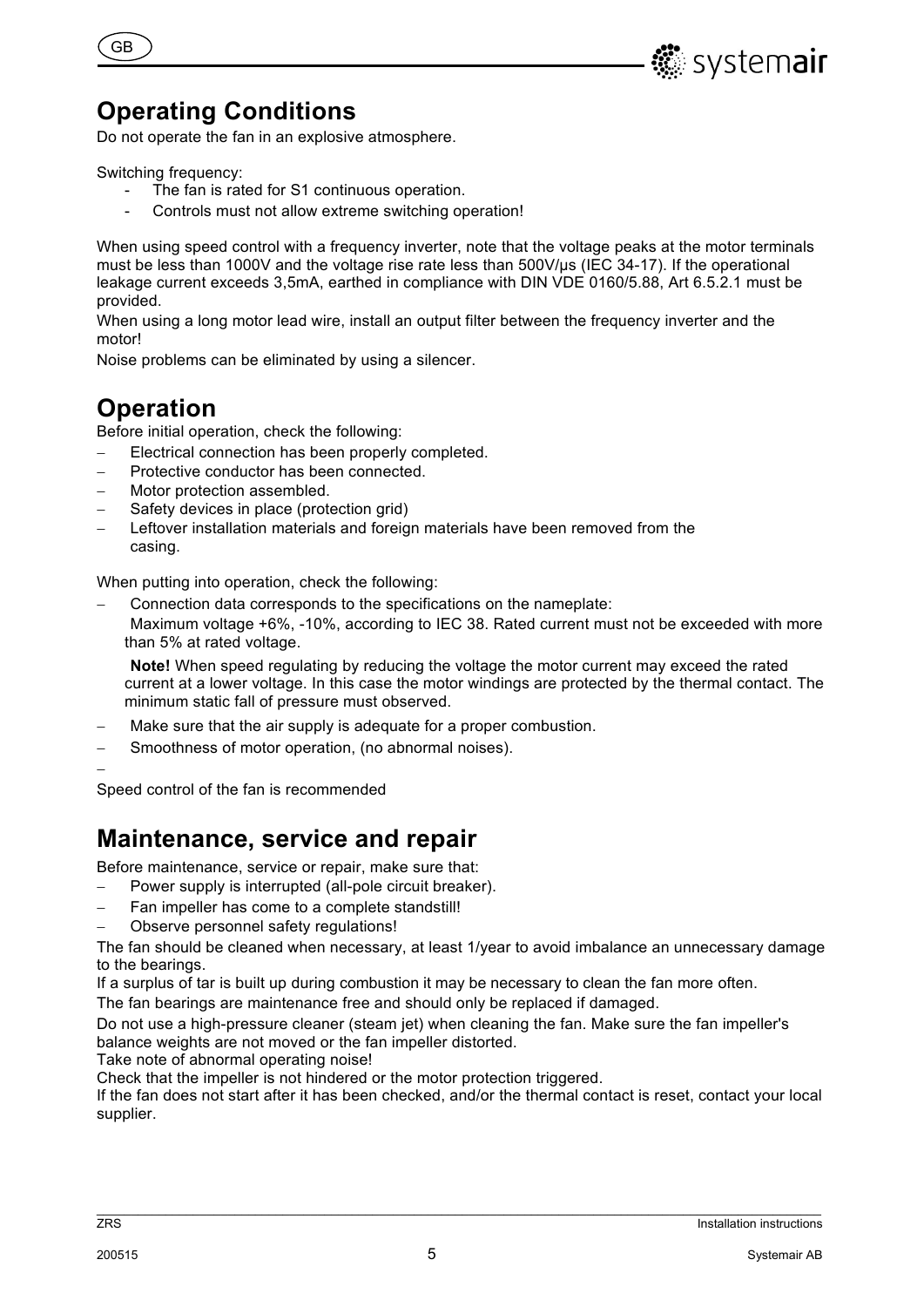



# **Försäkran om överensstämmelse**

#### **Tillverkare**



Systemair AB Industrivägen 3 SE-73930 Skinnskatteberg SVERIGE Kontor: +46 222 440 00 Fax: +46 222 440 99 www.systemair.com

#### **intygar härmed att följande produkter:**

**Rökgasfläkt ZRS** 

Intyget gäller endast för produkten i det skick i vilket den levererats och installerats vid anläggningen i enlighet med medföljande installationsanvisningar. Intyget omfattar inte komponenter som senare lagts till eller åtgärder som senare vidtagits på produkten.

**uppfyller alla tillämpliga krav i nedanstående direktiv.** 

- **Maskindirektivet 2006/42/EG**
- **Lågspänningsdirektivet 2006/95/EG**
- **EMC-direktivet 2004/108/EG**
- **RoHS2 direktivet 2011/65/EC**

#### **Tillämpliga delar av nedanstående harmoniserade standarder tillämpas.**

| EN ISO 12100:2012 | Maskinsäkerhet – Allmänna konstruktionsprinciper – Riskbedömning och<br>riskreducering                                                                             |
|-------------------|--------------------------------------------------------------------------------------------------------------------------------------------------------------------|
| EN 14121-1:2007   | Maskinsäkerhet - Riskbedömning - Del 1: Principer                                                                                                                  |
| <b>EN 13857</b>   | Maskinsäkerhet - Skyddsavstånd för att hindra att armar och ben når in i<br>riskområden                                                                            |
| EN 60335-1        | Elektriska hushållsapparater och liknande bruksföremål – Säkerhet – Del 1:<br>Allmänna fordringar                                                                  |
| EN 60335-2-80     | Elektriska hushållsapparater och liknande bruksföremål – Säkerhet – Del 2-80:<br>Särskilda fordringar på fläktar                                                   |
| EN 50106:2007     | Elektriska hushållsapparater och liknande bruksföremål – Säkerhet – Anvisningar<br>för tillverkningskontroll av apparater som omfattas av EN 60 335-1 och EN 60967 |
| EN 60034-5        | Roterande elektriska maskiner – Del 5: Kapslingsklasser för elektriska maskiner<br>(IP-beteckning)                                                                 |
| EN 60204-1        | Maskinsäkerhet – Maskiners elutrustning – Del 1: Allmänna fordringar                                                                                               |
| EN 61000-6-2      | Elektromagnetisk kompatibilitet (EMC) – Del 6-2: Generella fordringar – Immunitet<br>hos utrustning i industrimiljö                                                |
| EN 61000-6-3      | Elektromagnetisk kompatibilitet (EMC) – Del 6-3: Generella fordringar – Emission<br>från utrustning i bostäder, kontor, butiker och liknande miljöer               |

Skinnskatteberg 2012-11-26

*Mats Sándor*  Teknisk Direktör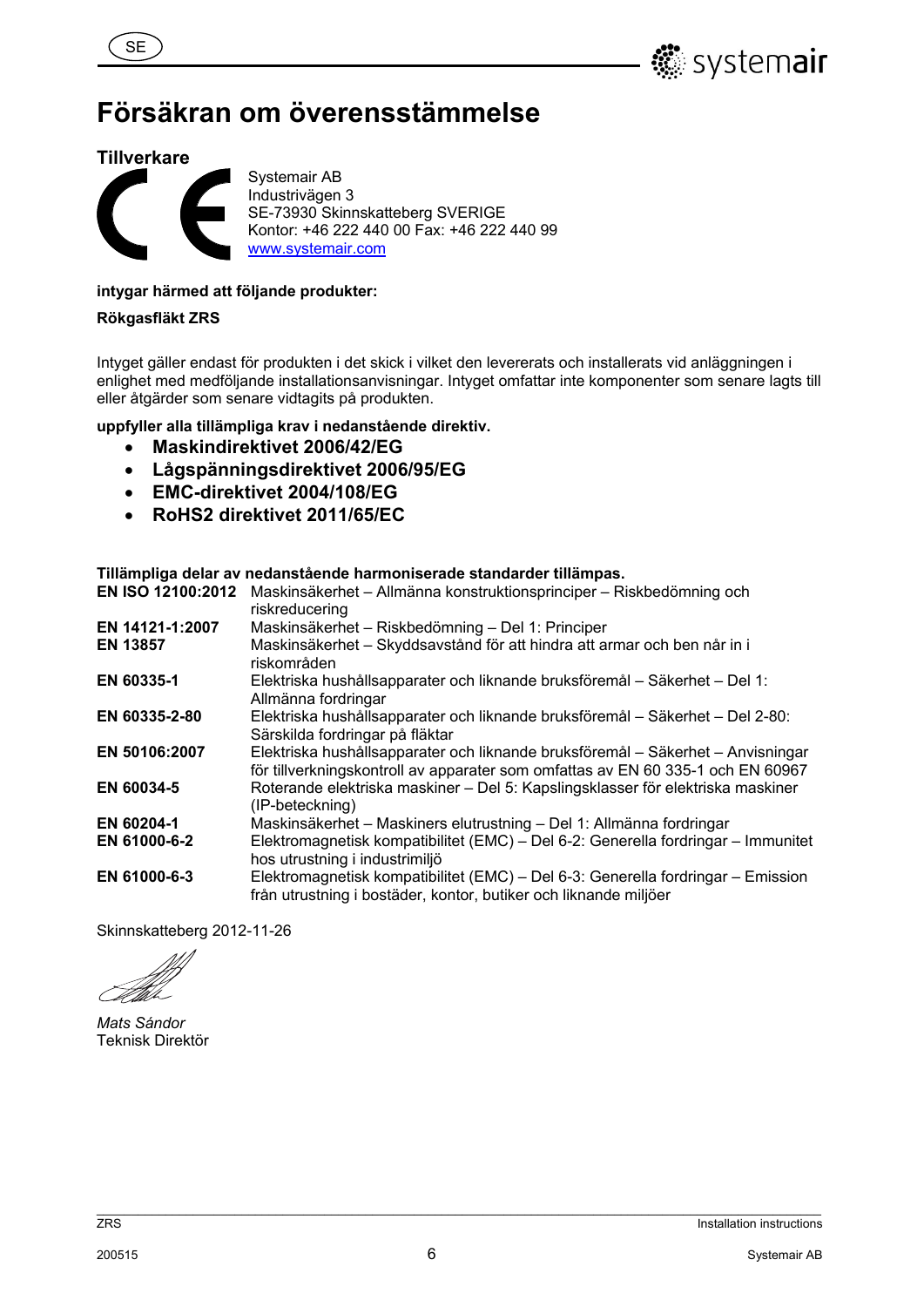



## **Introduktion**

Rökgasfläkt ZRS kan användas för att motverka dåligt drag i kaminer, ugnar och öppna spisar. Den kan monteras på skorstenen utan att man behöver göra några ingrepp.

# **Transport och lagring**

Samtliga fläktar som levereras från Systemair är emballerade för att klara normal godshantering. Vid godshantering använd lämplig lyftanordning för att undvika skador på fläktar och personer.

Fläktarna är ej förberedda med särskilda lyftpunkter.

OBS! Lyft ej fläktarna i motorkabel, kopplingsdosa, fläkthjul eller insugningskona.

Undvik slag och stötar.

Var uppmärksam på skador på emballage eller fläktar.

Fläktarna ska lagras torrt och väderskyddat och skyddas från smuts och damm före slutlig installation.

Undvik extrem värme och kyla.

Undvik att lagra fläktarna under lång tid. (Vi rekommenderar högst 1 år).

## **Säkerhet**

Systemairs fläktar är produkter som ej är färdiga att användas, och är avsedda att tas i bruk endast efter inbyggnad.

Installationen ska utföras på sådant sätt att beröring av rörliga delar ej är möjlig.

Fläkten ska installeras av behörig installatör.

Fläktarna får ej användas i explosiv miljö. Ansluts till rökgaskanal, max. temp. 200°C.

Fläkten ska installeras så att drift och underhåll kan ske på ett säkert sätt.

Säkerhetsdetaljer (t ex beröringsskydd) får ej demonteras, förbikopplas eller bortkopplas.

**OBS!** Innan service och underhåll påbörjas måste fläktarna göras spänningslösa, allpolig brytning, och fläkthiulet ha stannat.

**OBS!** Fläktarna kan ha vassa kanter och hörn, vilket kan orsaka skärskador.

**OBS!** Fläkten måste alltid vara i drift när eldstaden används.

## **Installation**

Lägg den medlevererade isoleringsmattan på toppen av skorstenspipan och skär passande hål för rökgasfläkten. Fixera därefter de fyra justerbara styrpinnarna på fläkten och trä ner allt i skorstenspipan (inga ingrepp krävs på själva skorstenen).

Stålvajer medlevereras som extra förankring till fläkt vid sotning etc.

Installation, elektrisk anslutning samt idrifttagande ska göras av behörig installatör och utföras i enlighet med för installationen gällande föreskrifter och krav.

Elektrisk anslutning ska göras enligt kopplingsscheman i kopplingsdosa, märkning på kopplingsplint eller på kabel.

Täta ev. tomma förskruvningshål med blindplugg.

Fläkten ska monteras så att vibrationer ei kan överföras till kanalsystem och byggnadsstomme.

Fläkten ska monteras på ett stadigt och stabilt sätt.

Fläkten ska monteras så att service och underhåll kan utföras på ett enkelt och säkert sätt.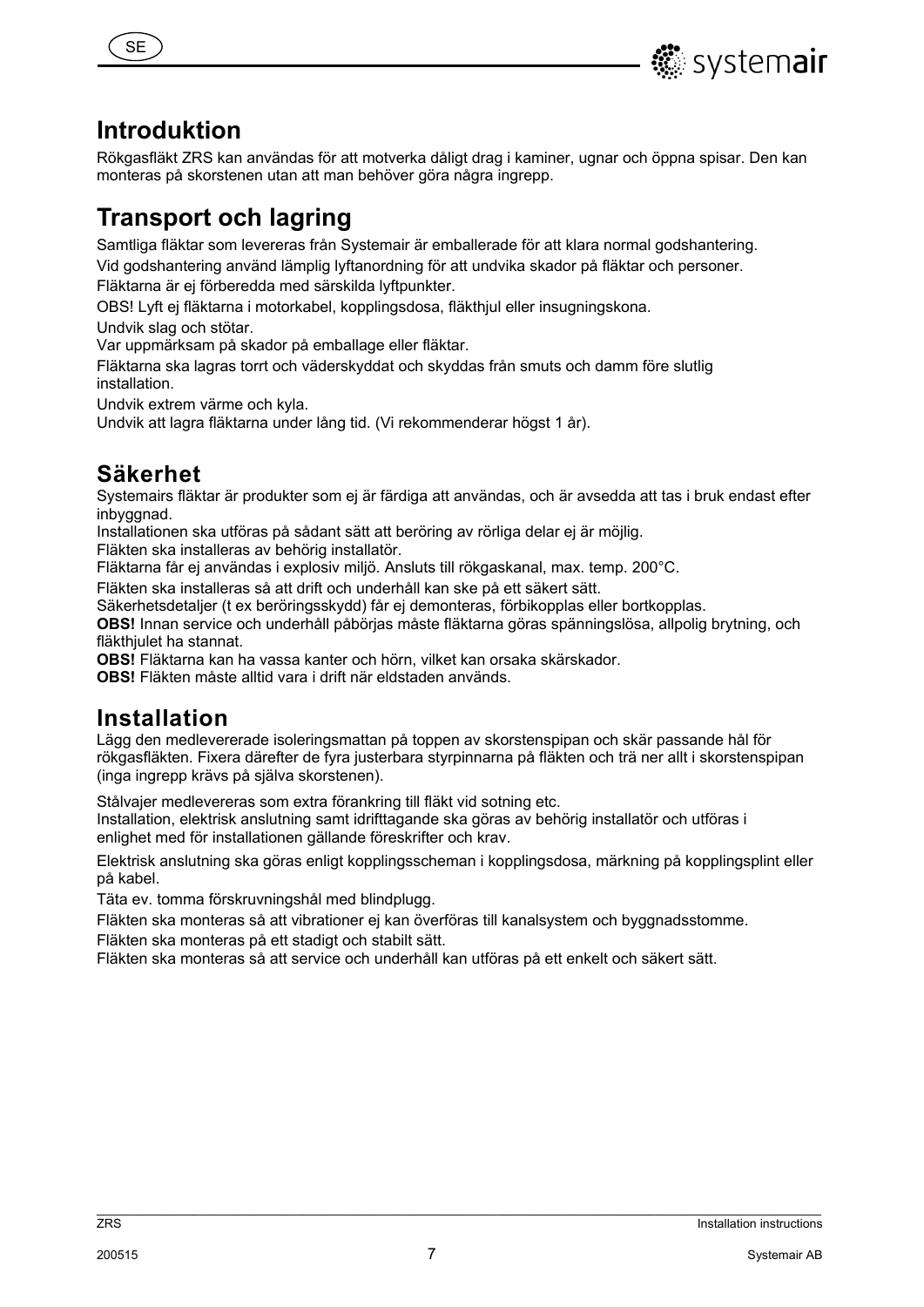



- 1. Lägg isoleringsmattan, som levereras tillsammans med fläkten, på toppen av skorstenspipan.
- 2. Skär ut ett hål som passar för rökgasfläkten.
- 3. Skruva fast de fyra justerbara styrpinnarna på rökgasfläkten. Använd skruvar och muttrar från skruvsatsen.
- 4. Trä ner fläkten i skorstenspipan.
- 5. Fäst stålvajern på lämplig plats så fläkten är väl förankrad när den ska lyftas bort från skorstenspipan vid sotning etc.



# **Elektrisk anslutning**

**Elektrisk installation ska göras av behörig elektriker och enligt gällande föreskrifter** 

Elektrisk anslutning ska utföras enligt nedan kopplingsschema.



**.** systemair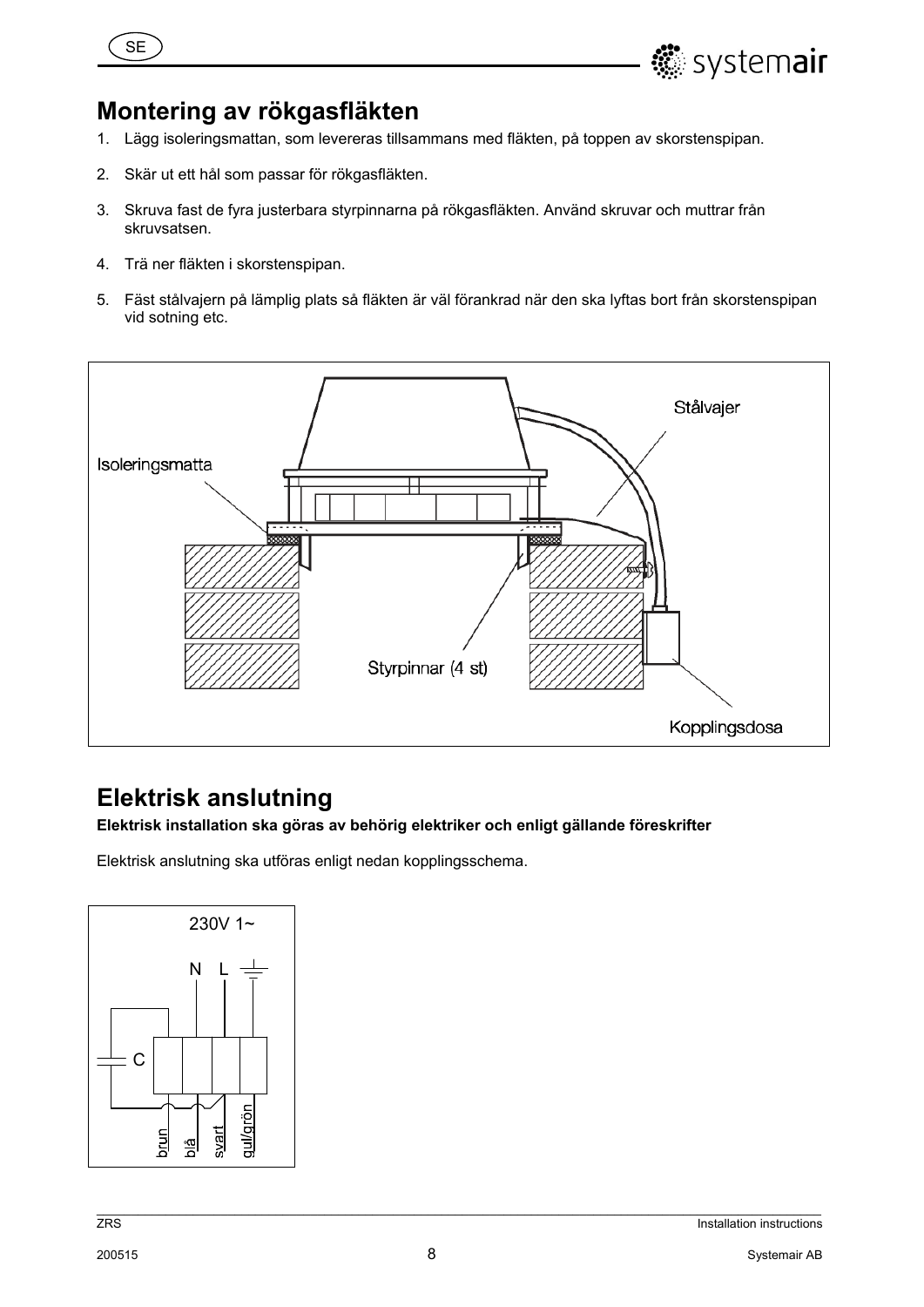



## **Driftsförhållanden**

Fläktarna får ej användas i explosiv miljö. Switch-frekvens vid frekvensreglering:

- Fläktarna är anpassade till kontinuerlig drift
- S1.
- Styrningen får ej tillåta extrema till- och från slag.

Vid frekvensreglering observera att spänningstoppar vid motorns kopplingsplint inte får överstiga 1 000V och att spänningsökningen är mindre än 500V/µs (IEC 34-17). Om läckströmmen överstiger 3,5 mA måste jordledningen uppfylla DIN VDE 0160/5.88 art 6.5.2.1.

Om motorkabeln är lång måste ett utgångsfilter monteras mellan frekvensreglering och motor. Ljudproblem kan elimineras genom att använda störningsfilter.

## **Drift**

Före idrifttagande kontrollera följande:

- Elektrisk anslutning är slutförd.
- Skyddsjorden ansluten.
- Säkerhetsutrustning monterad (berörings-skydd).
- inga främmande föremål finns i fläkten.
- Att tilluft till rummet där eldstaden finns är ombesörjd för en riktig förbränning

Vid idrifttagande kontrollera följande:

- Att uppmätta data ej överstiger på fläktens typskylt angivna märkdata:
- Maximalt tillåten spänning +6%, -10%, enligt IEC 38. Märkströmmen får ej överskridas med mer än 5% vid Märk-spänning. OBS! Vid varvtalsreglering genom spänningssänkning kan strömmen i motorn vid en lägre spänning överstiga den angivna märkströmmen. I dessa fall skyddas motorlindningen av termo-kontakten!
- Att inga missljud hörs från fläkten.

Varvtalsreglering rekommenderas.

# **Underhåll, service och reparation**

Innan service, underhåll eller reparation påbörjas måste:

- Fläkten göras spänningslös (allpolig brytning).
- Fläkthjulet stannat.
- Gällande säkerhetsföreskrifter beaktats.

Fläkten ska rengöras vid behov, dock minst 1 gång/år för att undvika obalans med onödiga lagerskador som följd.

Om riklig tjärutfällning sker vid förbränning måste rengöring ske oftare.

Fläktens lager är underhållsfria och ska endast bytas vid behov.

Vid rengöring av fläkten får högtryckstvätt ej användas. Rengöring måste ske försiktigt så att fläkthjulets balansvikter ej rubbas eller fläkthjulet deformeras.

Kontrollera att inga missljud hörs från fläkten.

Kontrollera att fläkthjulet inte är blockerat eller att motorskyddet har löst ut. Om fläkten efter kontroll ej startar kontakta er lokala leverantör.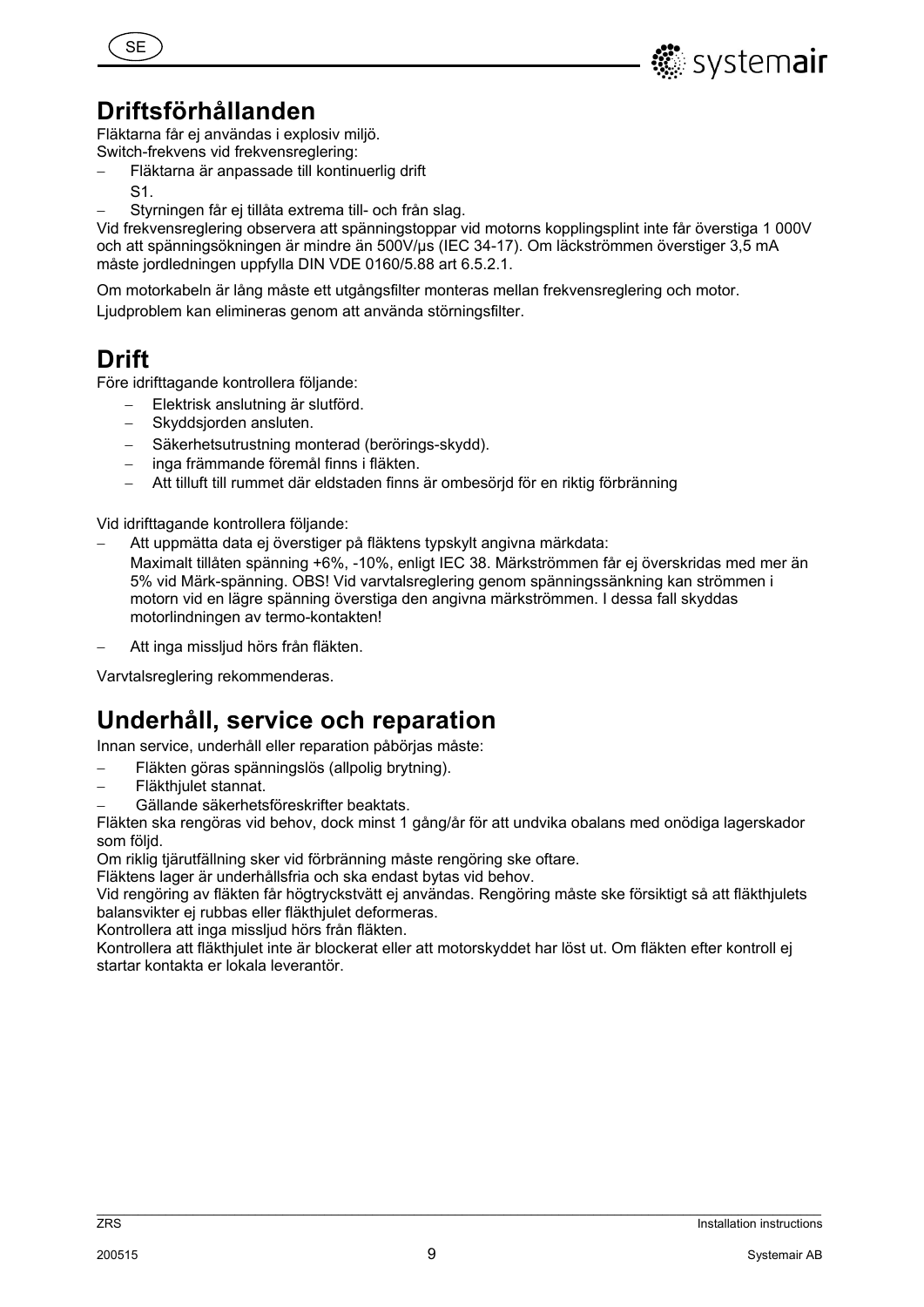

# **Déclaration de conformité**

#### **Le fabricant**

FR



Systemair AB Industrivägen 3 SE-73930 Skinnskatteberg, SUÈDE Téléphone: +46 222 440 00 Fax: +46 222 440 99 www.systemair.com

#### **certifie par les présentes que les produits suivants:**

(La déclaration s'applique exclusivement au produit dans l'état où il a été livré et installé sur site conformément aux instructions jointes. L'assurance ne couvre pas les composants ajoutés ou les interventions effectuées ultérieurement sur le produit.)

#### **Est conforme à l'ensemble des exigences des directives suivantes**

- **Directive machines 2006/42/CE**
- **Directive basse tension 2006/95/CE**
- **Directive CEM 2004/108/CE**
- **Directive RoHS2 2011/65/EC**

#### **Les normes harmonisées suivantes sont d'application pour les parties concernées:**

|                 | EN ISO 12100:2012 Sécurité des machines – notions fondamentales, principes généraux de conception<br>- évaluation des risques et réduction des risques                                                 |
|-----------------|--------------------------------------------------------------------------------------------------------------------------------------------------------------------------------------------------------|
| EN 14121 1:2007 | Sécurité des machines – évaluation des risques – Partie 1: principes                                                                                                                                   |
| <b>EN 13857</b> | Sécurité des machines – distances de sécurité pour les membres supérieurs ou<br>inférieurs                                                                                                             |
| EN 60 335-1     | Appareils électrodomestiques et analogues - Sécurité - Partie 1: Règles générales                                                                                                                      |
| EN 60 335-2-80  | Appareils électrodomestiques et analogues - Sécurité - Partie 2-80: Règles<br>particulières pour les ventilateurs                                                                                      |
| EN 50 106:2007  | Sécurité des appareils électrodomestiques et analogues – Règles particulières pour<br>les essais de série concernant les appareils dans le domaine d'application des<br>normes EN 60 335-1 et EN 60967 |
| EN 60 034-5     | Machines électriques rotatives - Partie 5: Niveaux de protection procurés par le<br>design intégré des machines électriques rotatives (code IP)                                                        |
| EN 60 204-1     | Sécurité des machines; équipement électrique des machines – Partie 1: Règles<br>générales.                                                                                                             |
| EN 61000-6-2    | Compatibilité électromagnétique (CEM) - Partie 6-2: exigences générales -<br>Immunité des appareils en environnements industriels                                                                      |
| EN 61000-6-3    | Compatibilité électromagnétique (CEM), Partie EN 6-3: Normes génériques -<br>Émissions standards pour les environnements résidentiels, commerciaux et<br>l'industrie légère                            |

Skinnskattberg 26-11-2012

*Mats Sándor*  **Directeur technique**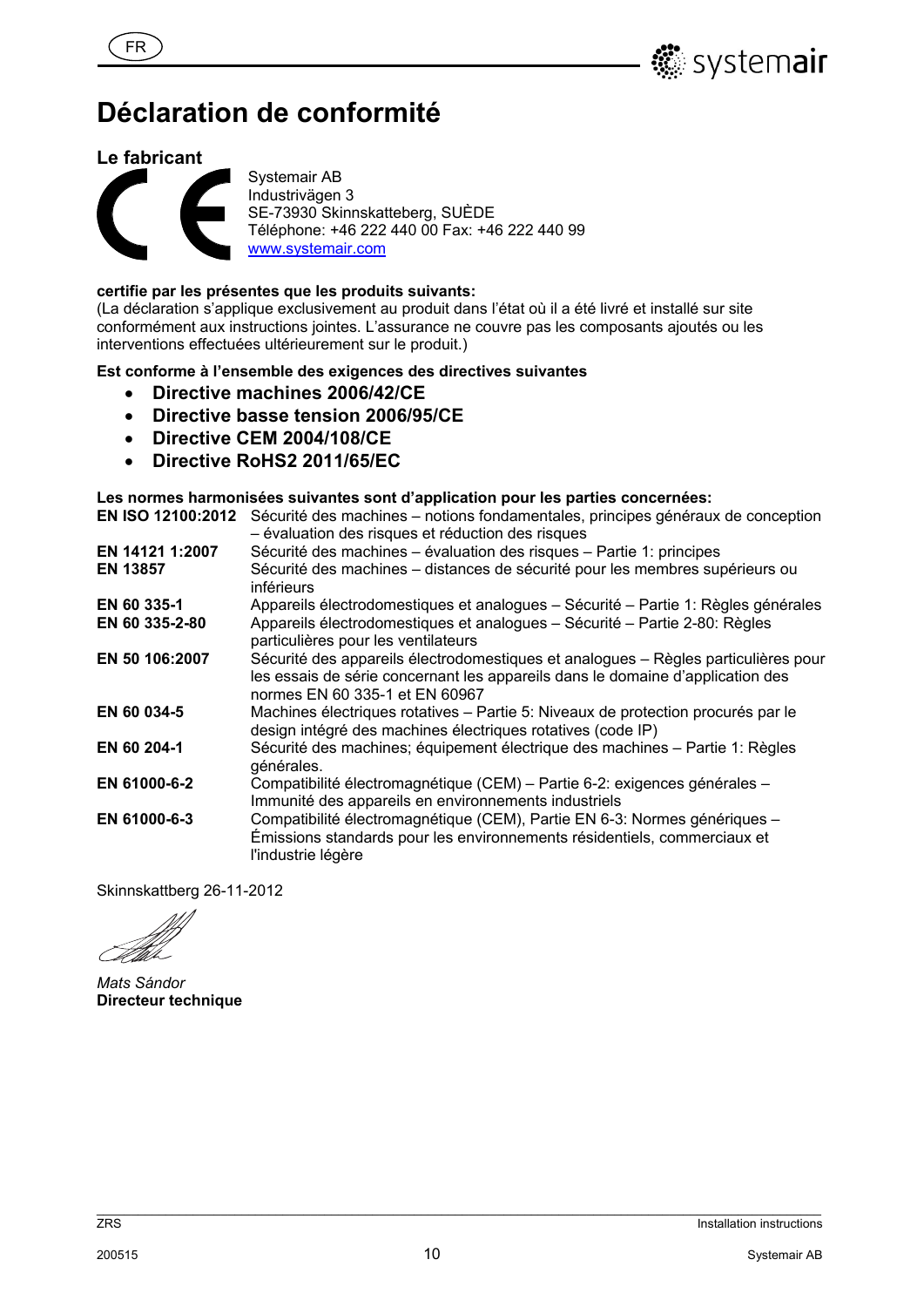



### **Introduction**

L'extracteur de fumées Systemair ZRS est destiné à améliorer le tirage des conduits de fumée. Il peut être installé sans modification du conduit existant.

### **Transport et stockage**

Tous les produits Systemair sont emballés en usine pour supporter des conditions de stockage, de manutention et de transport normales.

Utilisez des appareils de manutention adéquats afin de ne pas mettre en danger le personnel ou endommager les produits.

Les ventilateurs ne sont pas munis de crochets de levage. N'utilisez pas la boîte de connexion ou les câbles électriques pour la manutention ou le levage.

Vérifiez l'état de l'emballage dès réception du matériel.

Stockez-le à l'abri de l'humidité et de la poussière.

Evitez de les stocker pendant une durée supérieure à un an.

## **Sécurité**

Les ventilateurs Systemair doivent être utilisés comme composant d'une installation de ventilation et non comme des produits finis.

L'installation doit être réalisée de façon à ce que le contact avec les parties en mouvement soit impossible.

L'installation doit être réalisée uniquement par du personnel qualifié.

Les ventilateurs ne doivent pas être utilisés dans une atmosphère explosive. La température dans le conduit de cheminée ne doit pas dépasser 200°C.

Les ventilateurs doivent être installés de façon à fonctionner en sécurité. Les systèmes de protection tels que protection moteur, grille de protection ou autres ne doivent en aucun cas être modifiés, démontés ou rendus inopérants.

Attention: Avant toute intervention sur les ventilateurs, coupez l'alimentation électrique principale et attendez l'arrêt complet des pièces en mouvement.

Certaines parties des appareils comportent des coins acérés ou des parties coupantes pouvant occasionner des blessures durant la manipulation. Le ventilateur ne doit pas être installé en atmosphère explosive.

NB ! A chaque utilisation de la cheminée, l'extracteur doit être mis en fonctionnement.

### **Installation**

Poser le tapis d'isolation fourni sur la base de la cheminée et découper un trou pour le passage de l'air. fixer au moyen des boulons fournis les quatre pattes ajustables au socle du ventilateur et poser l'ensemble sur la base de la cheminée (aucune modification n'est à faire sur la cheminée elle-même). Le câble fourni peut être utilisé pour retenir le ventilateur lors des démontages pour l'entretien de la cheminée.

L'alimentation, le branchement électrique et la mise en route doivent être effectués par un professionnel qualifié.

Le raccordement électrique doit être effectué conformément aux indications portées dans la boîte de connexion.

Les ventilateurs doivent être installés de façon à éviter la transmission de vibration dans les réseaux de gaine ou les structures des bâtiments.

Assurez-vous que le ventilateur est fixé fermement.

Le ventilateur doit être installé de manière à permettre facilement les interventions ultérieures. de maintenance.

## **Installation de l'extracteur de fumées**

1. Poser le tapis d'isolation fourni sur la base de la cheminée.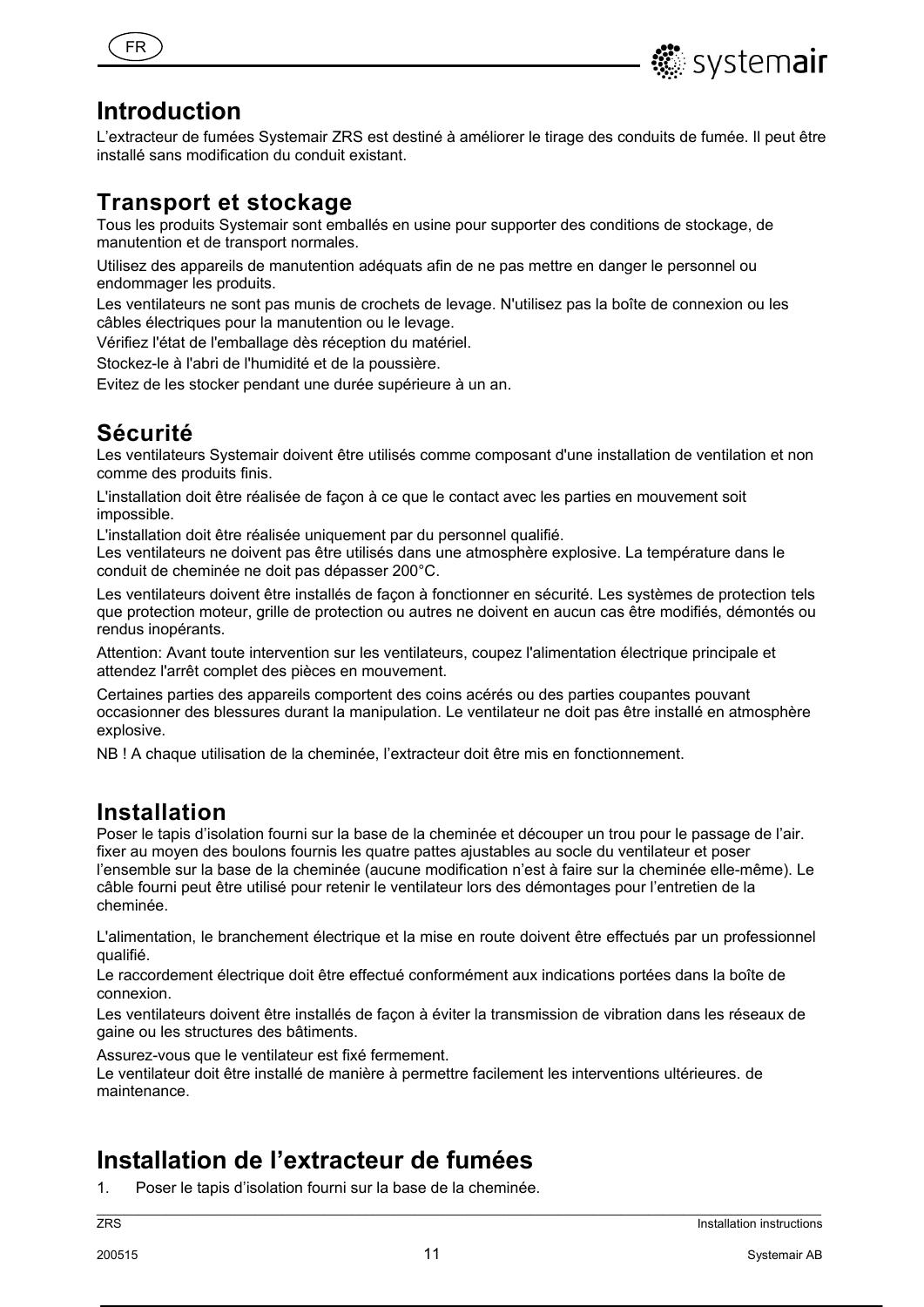



- 2. Percer le trou de passage de l'air.
- 3. Fixer au moyen des boulons fournis les quatre pattes ajustables au socle du ventilateur.
- 4. Poser l'assemblage sur la base de la cheminée.
- 5. Fixer le câble afin que le ventilateur soit retenu lors des démontages pour le ramonage.



# **Installation électrique**

**NB ! L'installation électrique doit être réalisée par un professionnel et en respect des normes en vigueur.** 

Les raccordements électriques sont réalisés conformément au schéma électrique ci-dessous.



# **Conditions de fonctionnement**

N'utilisez pas le ventilateur en atmosphère explosive. Fréquence de commutation: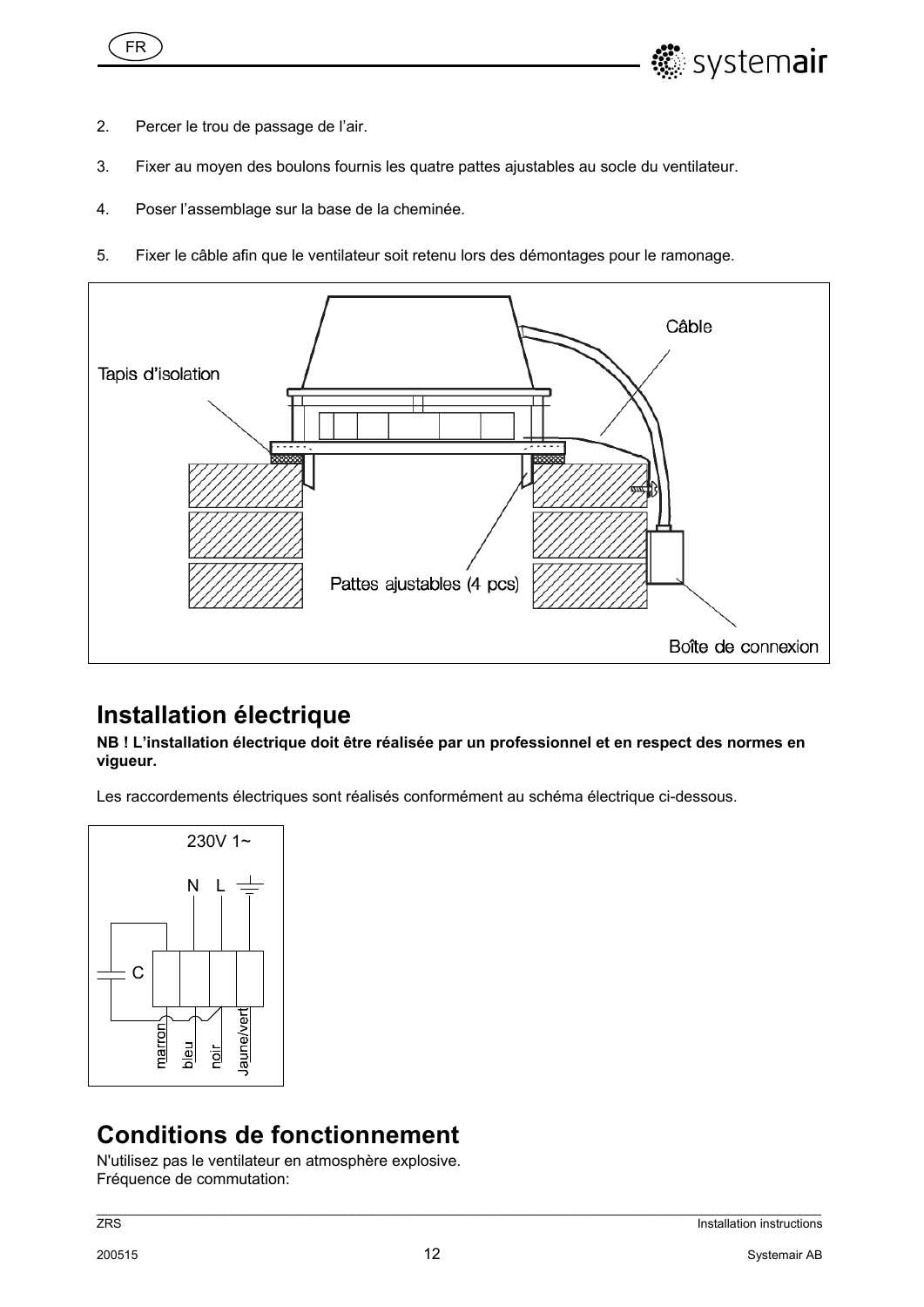

Le ventilateur est prévu pour une opération continue.

Ne pas sous-dimensionner les systèmes de variation et de protection.

En cas d'utilisation avec un variateur de fréquence, il faut que les pointes de tension aux bornes du moteur soient inférieures à 1000V et que l'augmentation de tension soit inférieure à 500V/µs. Si la fuite de courant opérationnel excède 3,5mA, raccordez l'ensemble à la terre suivant la norme DIN VDE 01 60/5.88 Art 6.5.2.1.

Si le câble de raccordement électrique est long, il faut prévoir un filtre entre le variateur et le ventilateur. Les problèmes de bruits peuvent être résolus en utilisant un silencieux.

# **Fonctionnement**

Avant la première mise en route vérifiez les points suivants:

- Le raccordement électrique doit être fait suivant les règles de l'art.
- Les conducteurs électriques doivent être bien isolés.
- Les protections mécaniques doivent être en place (ex: grillage de protection).
- Les résidus des matériels d'installation ainsi que tous les objets étrangers au ventilateur doivent être enlevés.

Lors de la mise en route vérifiez les points suivants:

- Les caractéristiques électriques doivent correspondre à celles indiquées sur la plaque moteur: Ecart de tension entre +6% et -10% suivant la norme IEC38. Courant nominal ne dépassant pas de 5%, la valeur nominale a la tension nominale. (Ceci est toutefois possible en cas de variation de tension. Dans ce cas les enroulements seront protégés par les thermocontacts). Le sens de rotation correspond au sens de la flèche.
- Absence de bruits anormaux.

Assurez vous que l'entrée d'air neuf est suffisante pour une bonne combustion.

Variateur de vitesse avec ce ventilateur est recommandée.

## **Maintenance, nettoyage et réparation**

Avant de procéder aux opérations ci-

- dessus, vérifiez les points suivants:
- Coupure de l'alimentation principale.
- Arrêt complet de l'hélice.
- Respect par le personnel d'entretien des consignes de sécurité.

Le ventilateur doit être nettoyé aussi souvent que nécessaire et au minimum une fois par an afin d'éviter un déséquilibrage et l'usure des roulements.

S'il existe des résidus de combustion, il peut être nécessaire de nettoyer le ventilateur plus fréquemment.

Les roulements ne nécessitent ni entretien ni graissage et doivent être remplacés en cas de dommage. Ne pas utiliser de système à haute pression ou à vapeur pour le nettoyage du ventilateur.

Vérifier que les plots d'équilibrage ne sont pas enlevés et que les pales d'hélice ne sont pas tordues. Contrôlez la présence de bruits anormaux.

Vérifier que l'hélice n'est pas bloquée et que la protection thermocontact n'est pas activée. Après cette vérification, si le ventilateur ne repart pas, contactez votre distributeur.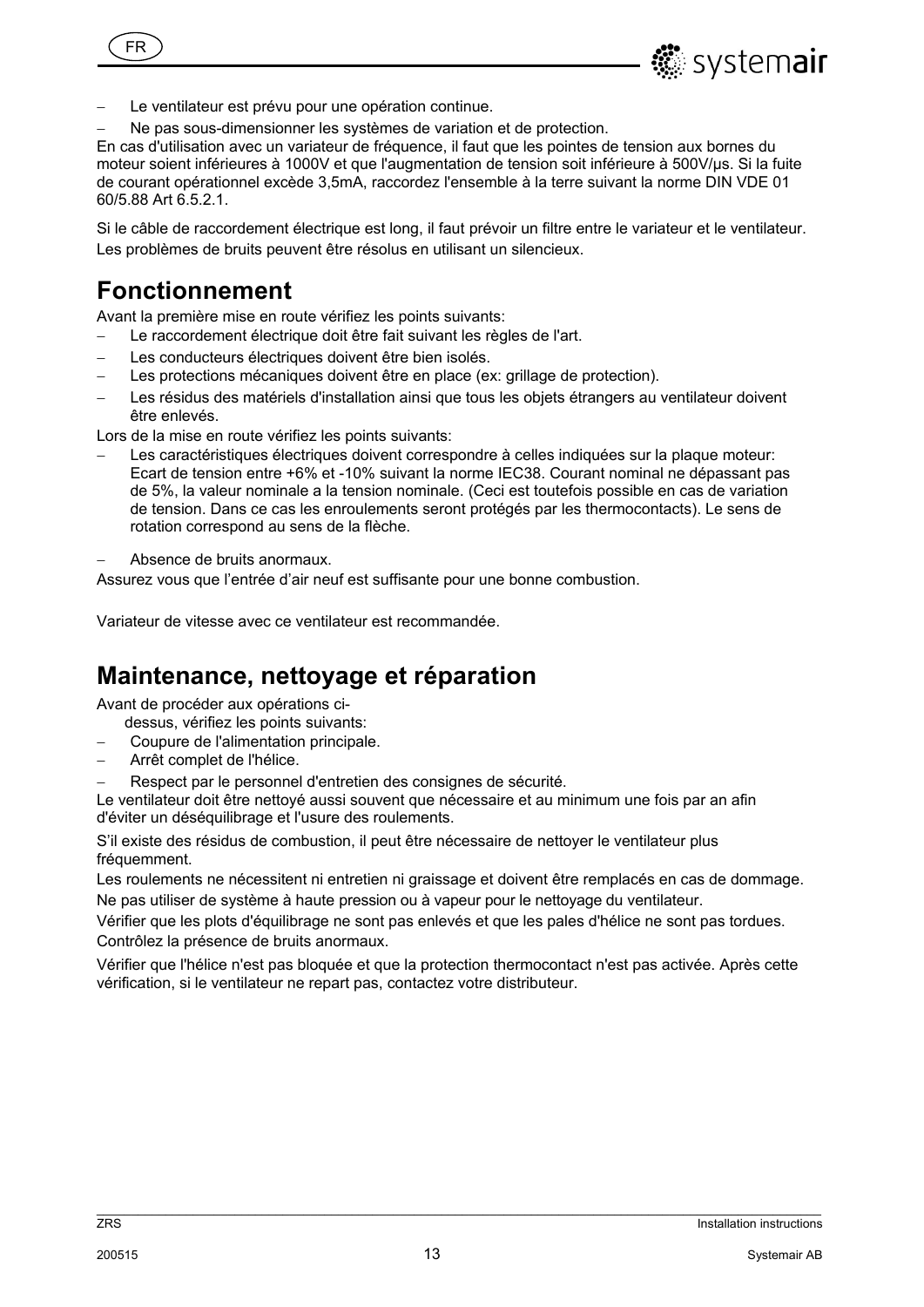

# Декларация о соответствии

#### Изготовитель

**RU** 



Systemair AB Industrivägen 3 SE-73930 Skinnskatteberg ШВЕЦИЯ Тел.: +46 222 440 00 Факс: +46 222 440 99 www.systemair.com

#### подтверждает, что следующее оборудование:

(Действие настоящей декларации распространяется только на продукцию, находящуюся в состоянии, в котором она была доставлена и смонтирована на объекте в соответствии с руководством по монтажу, входящим в комплект поставки. Гарантия не распространяется на компоненты, установленные отдельно, и действия, выполненные впоследствии.)

#### соответствует требованиям указанных ниже нормативных директив.

- Директива по оборудованию 2006/42/ЕС  $\bullet$
- Директива по низковольтным устройствам 2006/95/ЕС  $\bullet$
- $\bullet$ Директива по электромагнитной совместимости 2004/108/ЕС
- Директива по RoHS2 2011/65/EC  $\bullet$

#### Учтены требования указанных ниже гармонизированных стандартов.

**EN ISO 12100:2010** Безопасность оборудования. Основные концепции и общие принципы конструирования. Оценка и снижение риска.

| EN 14121-1:2007 | Безопасность оборудования. Оценка рисков. Часть 1. Принципы.                                                                                                                                 |
|-----------------|----------------------------------------------------------------------------------------------------------------------------------------------------------------------------------------------|
| <b>EN 13857</b> | Безопасность оборудования. Безопасные расстояния для предотвращения контакта<br>верхних или нижних конечностей с опасными зонами.                                                            |
| EN 60 335-1     | Бытовые и аналогичные электрические приборы. Безопасность. Часть 1. Общие<br>требования.                                                                                                     |
| EN 60 335-2-80  | Бытовые и аналогичные электрические приборы. Безопасность. Часть 2-80. Особые<br>требования к вентиляторам.                                                                                  |
| EN 50 106:2007  | Безопасность бытовых и аналогичных электрических приборов. Особые правила<br>проведения контрольных испытаний, имеющих отношение к приборам, согласно<br>стандартам EN 60 335-1 и EN 60967.  |
| EN 60 034-5     | Машины электрические вращающиеся. Часть 5. Степени защиты, обеспечиваемые<br>собственной конструкцией вращающихся электрических машин (степени защиты IP).                                   |
| EN 60 204-1     | Безопасность оборудования. Электрооборудование промышленных машин. Часть 1.<br>Общие требования.                                                                                             |
| EN 61000-6-2    | Электромагнитная совместимость (ЭМС). Часть 6-2. Общие требования.<br>Невосприимчивость к промышленной окружающей среде.                                                                     |
| EN 61000-6-3    | Электромагнитная совместимость (ЭМС). Часть 6-3. Общие стандарты. Стандарты в<br>области излучения для бытового и торгового оборудования, а также оборудования<br>лля легкой промышленности. |

Скиннскаттеберг, 26 ноябрь 2012 г.

Mamc Сандор (Mats Sándor), технический директор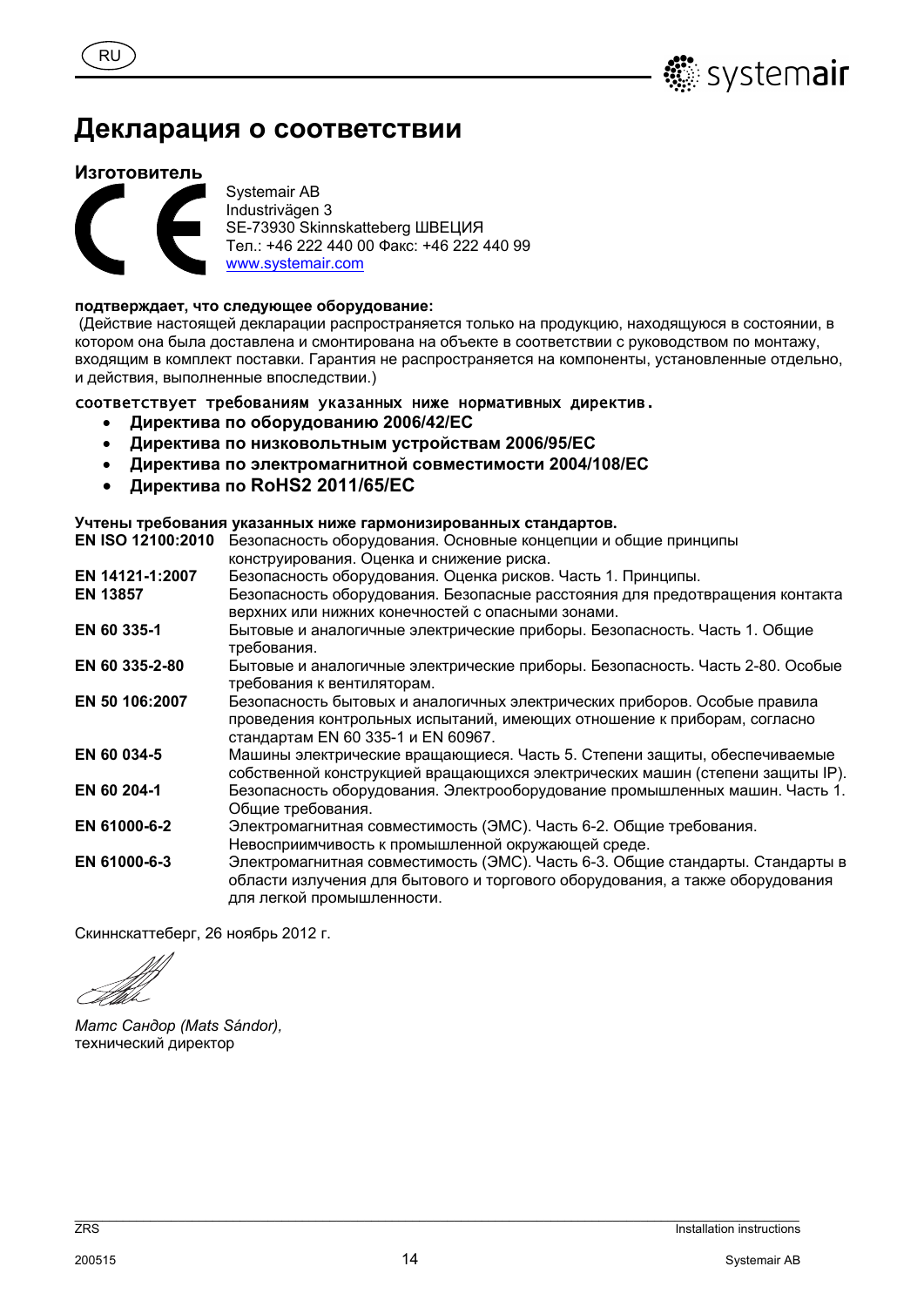



### Введение

Вентиляторы Systemair для вытяжки дымовых газов предназначены для усиления недостаточной тяги печей, духовых шкафов, каминов. Вентиляторы для вытяжки дымовых газов могут быть установлены без пересечения с каминной трубой.

### Транспортировка и хранение

Все вентиляторы Systemair упаковываются на заводе в соответствии с общепринятыми стандартами отгрузки.

При обработке грузов используйте подходящее подъемное оборудование, чтобы не повредить груз и персонал.

Вентиляторы не имеют подъемных болтов с ушками.

Примечание! Не понимайте вентиляторы за кабель, распределительную коробку, рабочее колесо, входное отверстие.

Избегайте излишней вибрации и ударной нагрузки при транспортировке.

Осмотрите упаковку вентилятора на предмет отсутствия повреждений упаковки и оборудования. Храните вентиляторы в заводской упаковке в сухом помещении и предотвращайте попадание грязи и осадков на вентиляторы до окончательного монтажа.

Избегайте длительных периодов хранения на складе (рекомендуется не более года) и перед установкой вентиляторов проверьте работоспособность подшипников.

# Техника безопасности

Вентиляторы Systemair предназначены для установки в системы вытяжной вентиляции, аппараты, они не готовы к использованию без дополнительных средств защиты, таких как защитные решетки или другие приспособления для предотвращения несчастных случаев от попадания во всасывающее отверстие.

Монтаж необходимо проводить таким образом, чтобы исключить прямой контакт с вращающимися частями.

Монтаж должен выполнятся квалифицированным персоналом.

Данные вентиляторы нельзя эксплуатировать во взрывоопасных помещениях. Устанавливаются на дымоходе, максимальная температура 200°С.

Вентилятор должен быть смонтирован так, чтобы были гарантированы безопасная работа и обслуживание. Устройства безопасности, такие как защита двигателя, ограждающая решетка, нельзя удалять или приводить в нерабочее состояние.

Примечание! Перед сервисным обслуживанием отключите питание (всеполюсным прерывателем) и убедитесь, что рабочее колесо не вращается.

Примечание! Вентиляторы могут иметь острые углы и края, что может привести к ранениям и порезам.

Примечание! Вентилятор для вытяжки дымовых газов должен всегда работать при использовании камина.

### Монтаж

Установите изоляционные вставки, поставляемые в комплекте с вентилятором, наверху камина и вырежьте отверстие для вентилятора. Прикрепите 4-ре регулируемые стержня и втолкните их в отверстие камина.

Поставляемая стальная проволока может быть использована как дополнительное крепление при чистке камина.

Монтаж, электрическое подключение и наладка должны выполняться квалифицированным персоналом в соответствии с местными нормами.

Электрическое подключение выполняется в соответствии с электрической схемой в

распределительной коробке и меткам на клеммах и кабелях.

Используйте изоляцию для клепаных соединений.

Вентилятор должен быть установлен так, чтобы вибрация не передавалась на воздуховод и опору. Убедитесь, что вентиляторный узел крепко зафиксирован и неподвижен.

Вентилятор должен быть смонтирован так, чтобы обеспечить доступ для обслуживания и сервиса.

 $ZRS$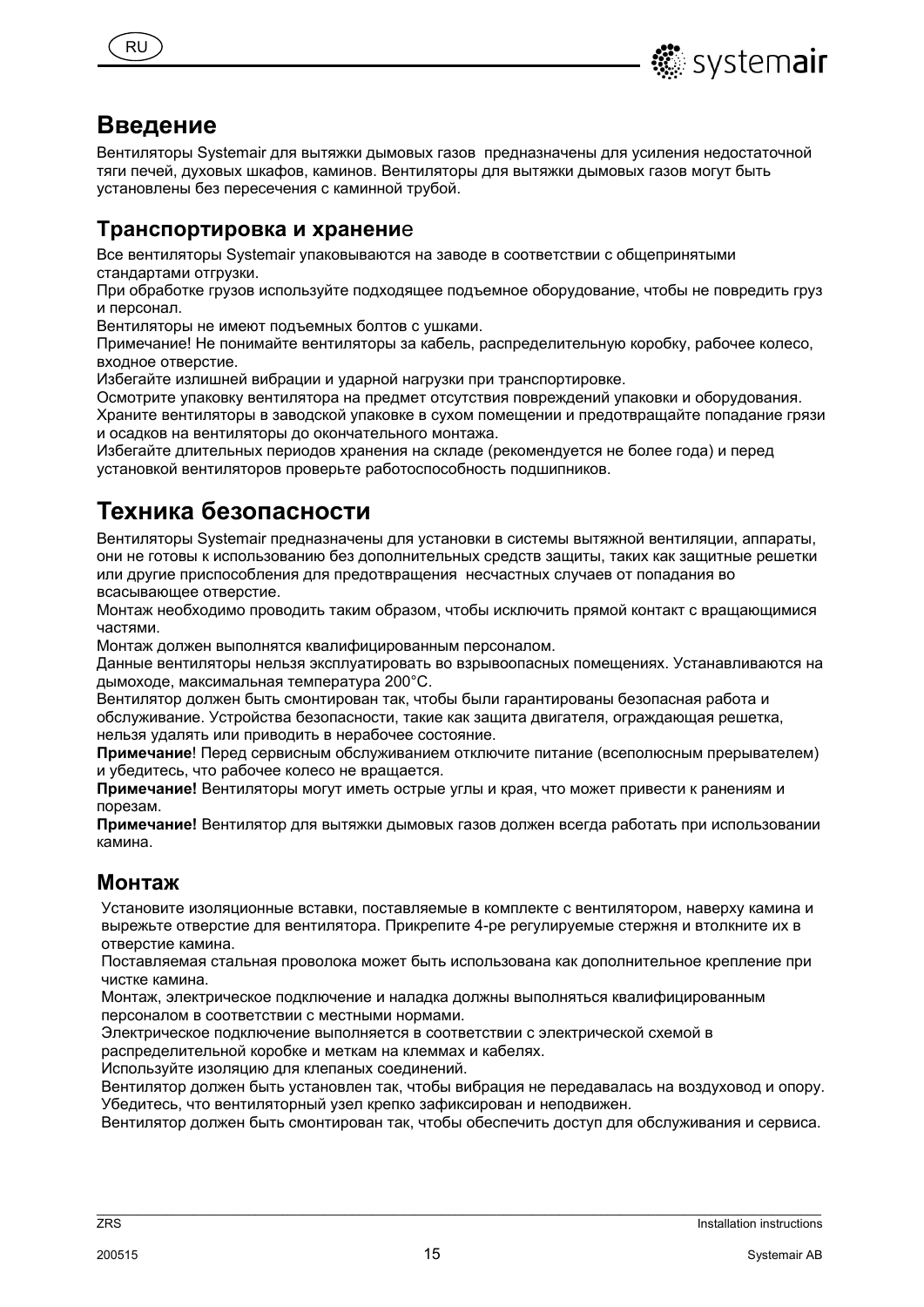



### Монтаж вентиляторов для вытяжки дымовых газов

 $1.$ Установите изоляционные вставки, поставляемые в комплекте с вентилятором, наверху камина.

- $2.$ Сделайте отверстие для вентилятора
- $3.$ Прикрепите 4-ре регулируемые стержня при помощи винтов и гаек к вентилятору.
- $\overline{4}$ . Втолкните вентилятор с направляющими стержнями в отверстие камина.

5. Прикрепите стальную проволоку, так чтобы предохранить вентилятор от смещения при эксплуатации и чистке камина.



 $ZRS$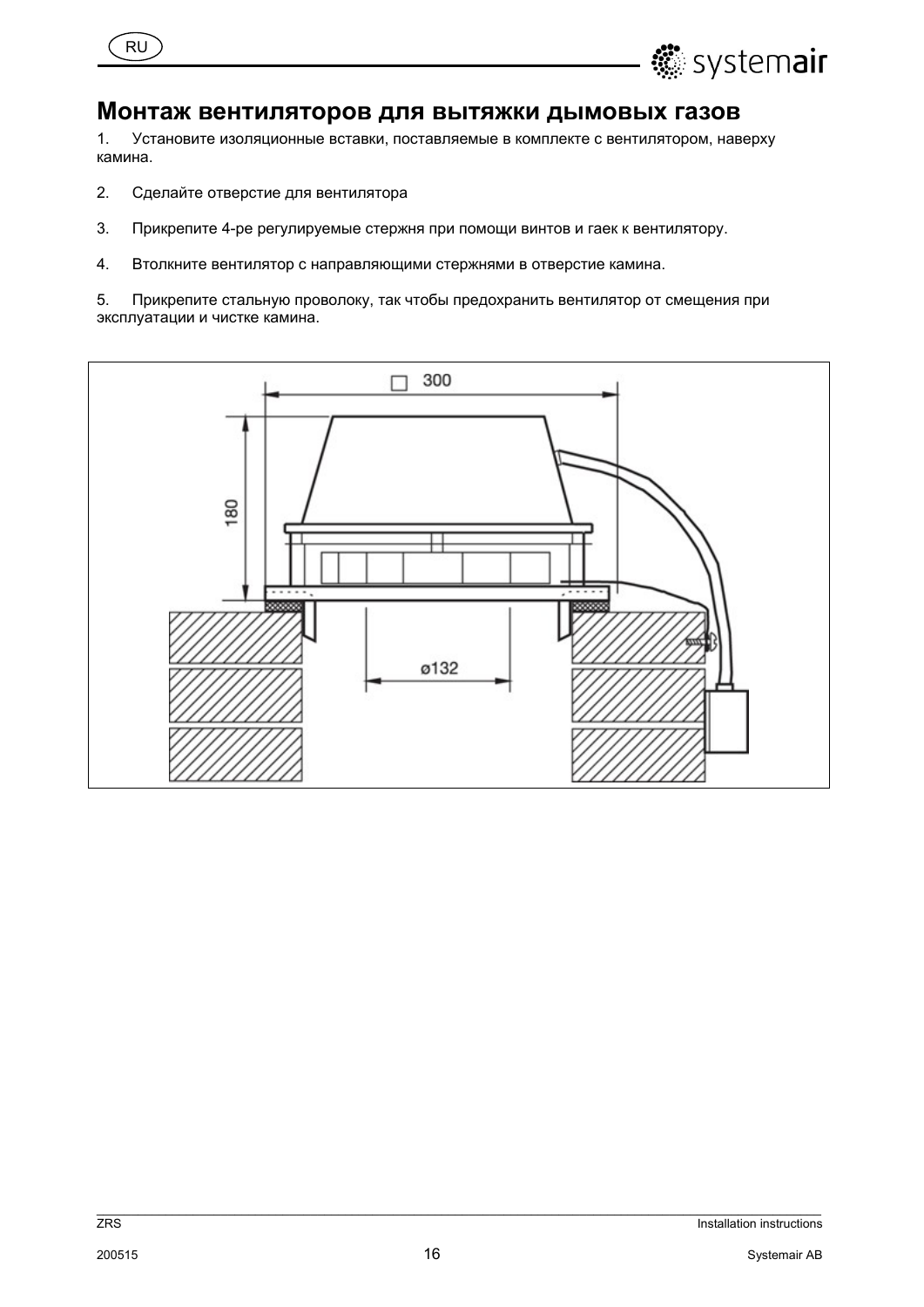



### Электрические подключения

Примечание! Электрическое подключение должно проводиться квалифицированным персоналом и в соответствии с местными электрическими нормами.

Схема электроподключений приведена ниже.



### Условия эксплуатации

Вентиляторы нельзя эксплуатировать во взрывоопасных помещениях (кроме тех, которые обозначены ЕХ).

Частота переключения:

- Вентиляторы предназначены для продолжительной эксплуатации S1.
- Используемые регуляторы скорости должны исключать очень частое переключение между режимами.

При использовании в качестве регулятора скорости частотный преобразователь, соблюдайте условие - пиковые напряжения на клеммах двигателя должны быть менее 1000 В и скорость подъема напряжения менее 500 В/мс (IEC 34-17).

При использовании длинного кабеля между двигателем и частотным преобразователем, установите выходной фильтр.

Если утечки тока составляют более 3.5мА, необходимо предусмотреть заземление в соответствии с DIN VDE 0160/5.88, параграф 6.5.2.1.

Излишний шум может быть устранен при помощи глушителей.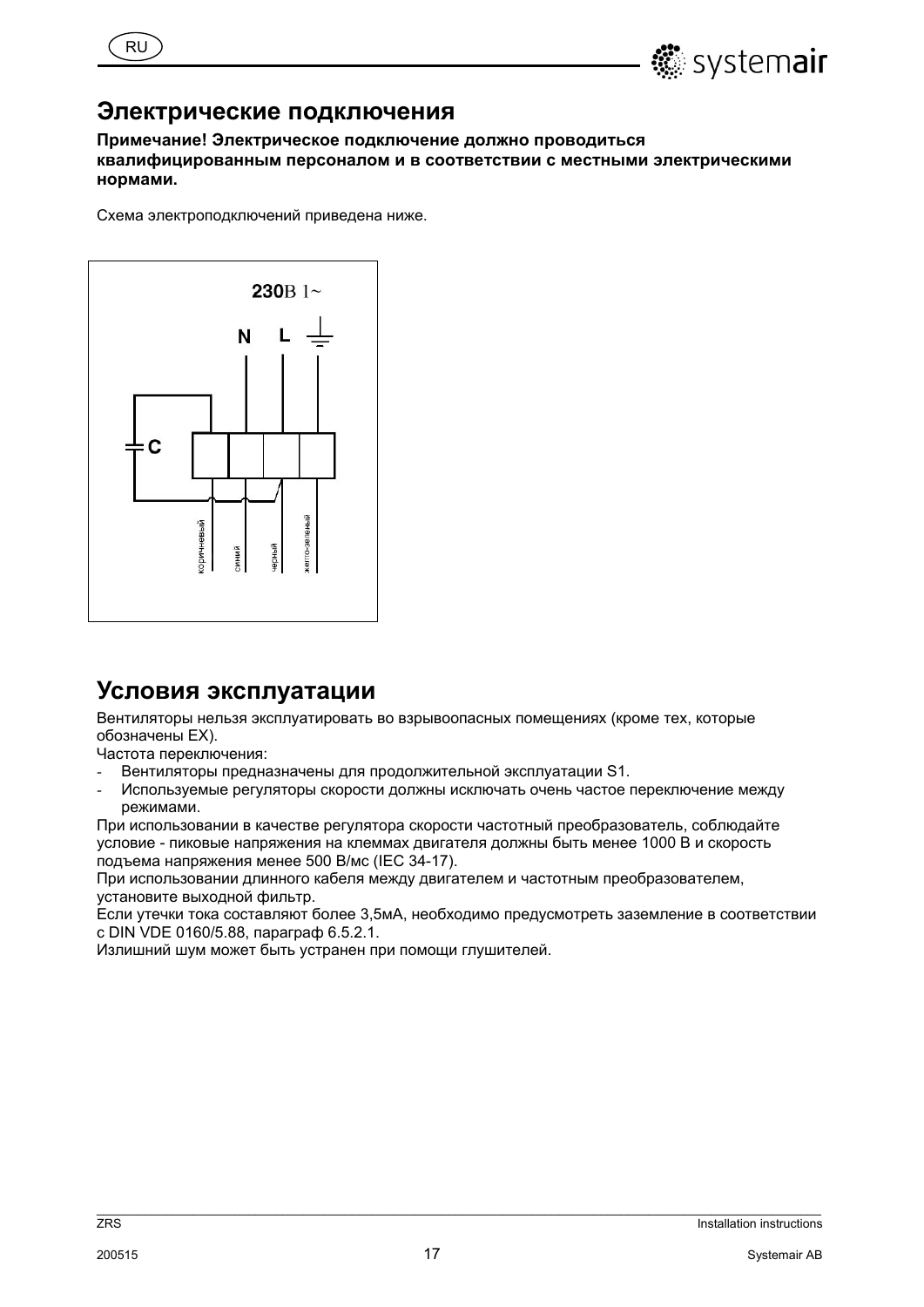



Перед первоначальным запуском, проверьте следующее:

- Электрическое подключение выполнено верно.
- Защитный кабель подключен.
- Защита двигателя установлена.
- Защитное оборудование (решетка) установлено.
- Остатки материала и другие посторонние предметы убраны из корпуса вентилятора.

При включении, проверьте следующее:

- Рабочие характеристики вентилятора соответствуют спецификации на табличке вентилятора. Максимальное напряжение +6%, -10% (согласно IEC38). Номинальный ток не должен превышать более чем на 5%, чем ток при номинальном напряжении. Примечание! При регулировании скорости вращения путем снижения напряжения ток в двигателе может превышать номинальный ток при более низком напряжении. В этом случае зашита двигателя осуществляется при помощи термоконтактов. Минимальное статическое падения давления должно соблюдаться.
- Заданного расхода воздуха достаточно для горения.
- Нет нетипичного шума при работе вентилятора.

Мы рекомендуем использование регулятора скорости.

#### Обслуживание, сервис и ремонт

Перед обслуживанием, сервисом и ремонтом убедитесь, что:

- Отключено питание (всеполюсным выключателем),
- Рабочее колесо вентилятора полностью остановилось,
- Выполняются требования техники безопасности.

Вентилятор необходимо очищать по необходимости, по крайней мере 1 раз в год в целях обеспечения балансировки рабочего колеса и длительной эксплуатации подшипников.

Если остатки смолы накапливаются при горении, нужно очищать вентилятор чаще.

Подшипники вентилятора не требуют обслуживания, их необходимо заменить по окончании срока службы.

Не используйте высоконапорные дутьевые машины для очистки вентиляторов. Удостоверьтесь, что балансировочные веса на месте и рабочее колесо не деформировано.

Обратите внимание на шум работы вентилятора.

Проверьте, чтобы крыльчатка не была заблокирована и зашита двигателя не активирована. Если вентилятор не работает после подачи питания и проверки и защита двигателя перезапущена, обратитесь к поставщику.

**▒** system**air** 

 $7R<sub>S</sub>$